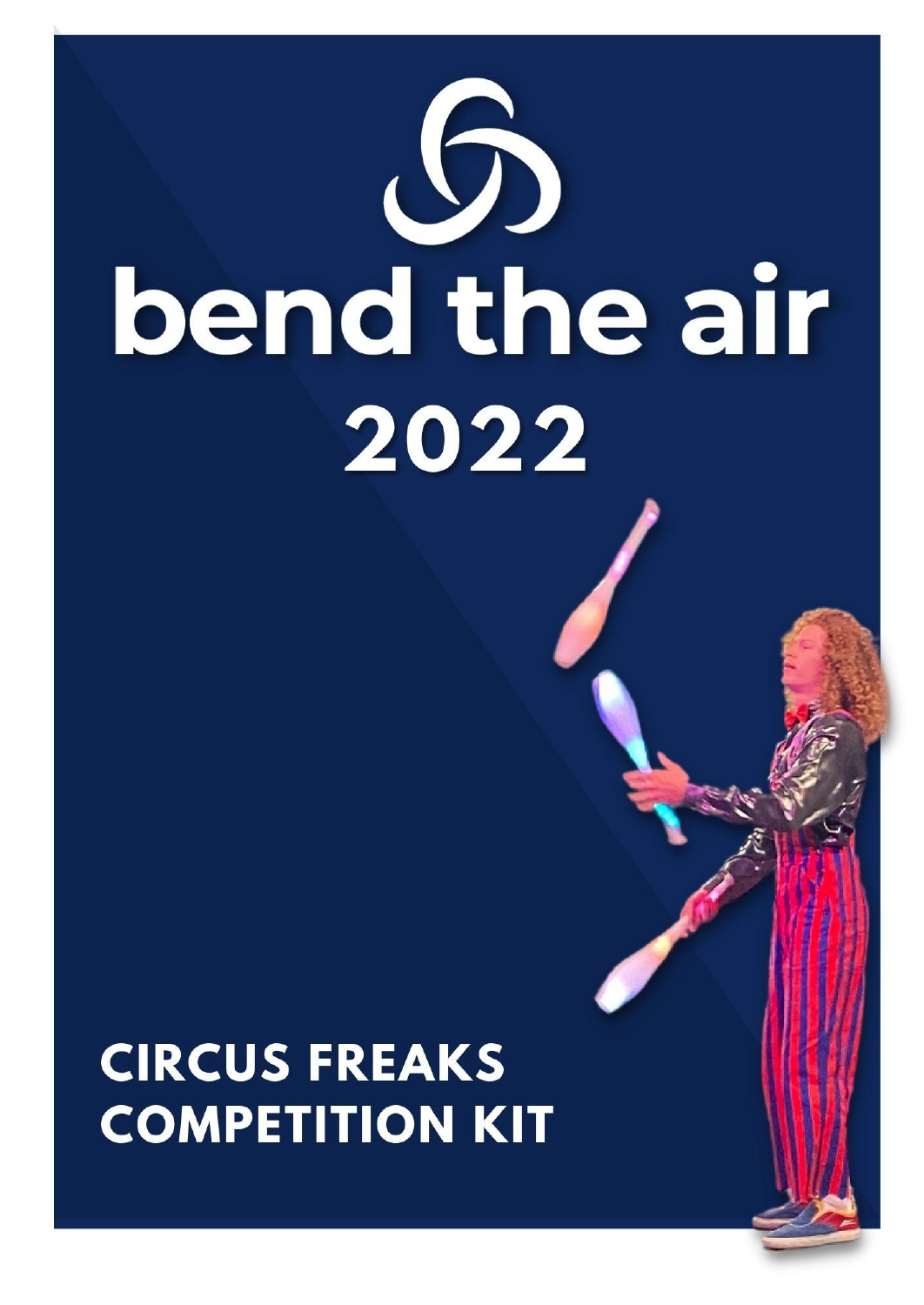## **CIRCUS FREAKS COMPETITION KIT**

| <b>CIRCUS FREAKS CATEGORIES</b>            | $\overline{2}$ |
|--------------------------------------------|----------------|
| <b>2022 REGIONAL COMPETITION KEY DATES</b> | $\mathbf{2}$   |
| <b>ENTRY PROCESS</b>                       | $\overline{2}$ |
| <b>MUSIC</b>                               | 4              |
| <b>ROUTINE LENGTH</b>                      | 4              |
| <b>COSTUMES &amp; PROPS</b>                | 4              |
| <b>JUDGING CRITERIA &amp; SCORING</b>      | 5              |
| <b>TECHNICAL SCORING</b>                   | 6              |
| <b>TECH RUNS</b>                           | 6              |
| <b>RULES &amp; REGULATIONS</b>             | 6              |
| <b>CONTACT DETAILS</b>                     | 8              |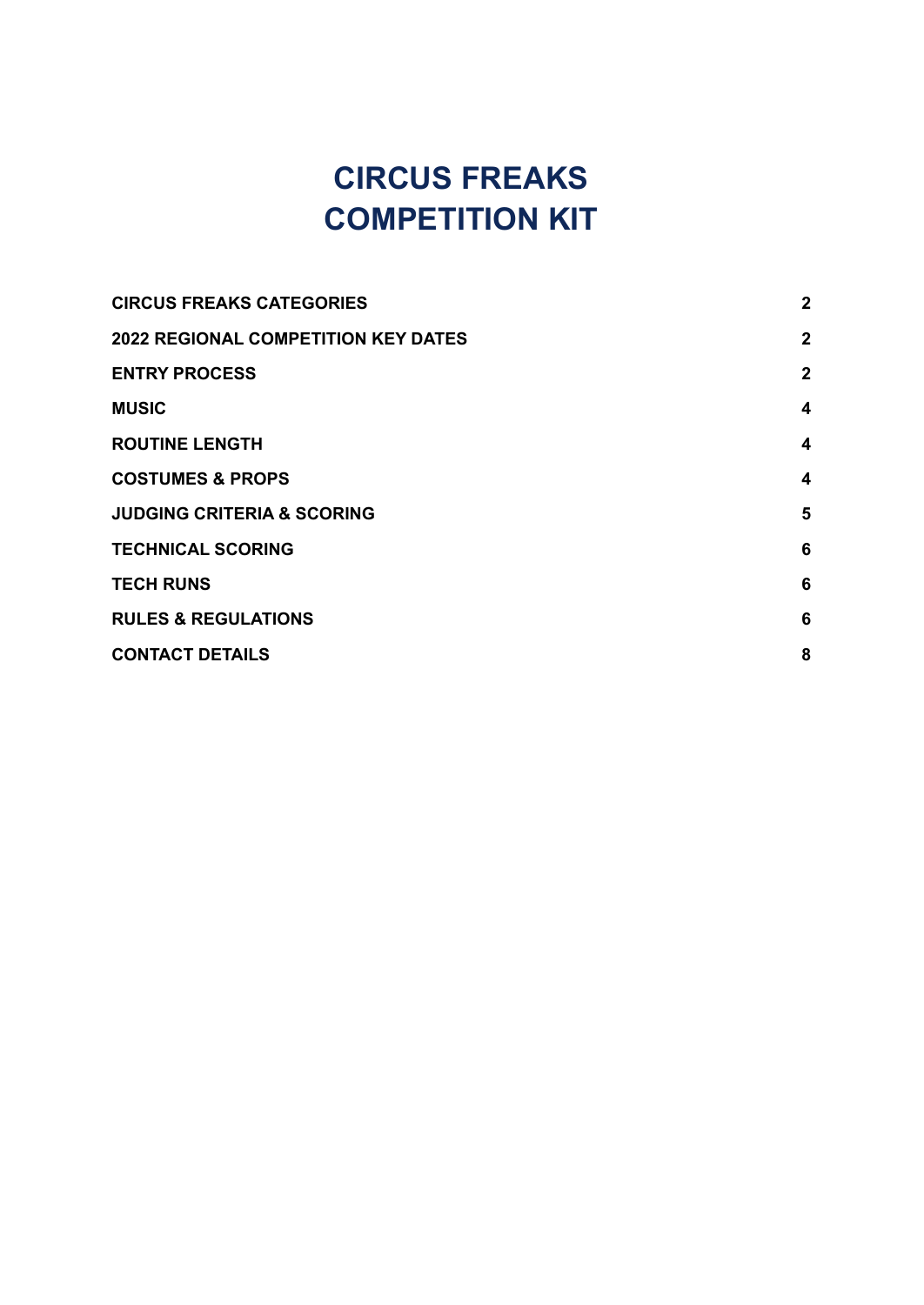## <span id="page-2-0"></span>**CIRCUS FREAKS CATEGORIES**

Circus Freaks categories are not limited to any particular circus acts - we want to see any specialty acts come to the stage! This could be floor-based apparatus such as cyr wheel and unicyclists to juggling, plate spinning, contortion or partner balancing!

#### **CIRCUS SOLO**

12 Years & Under 15 Years & Under 16 Years & Over

**CIRCUS DUO, TRIO or GROUP** 12 Years & Under 15 Years & Under

16 Years & Over

Age for duos, trios and groups is taken from the oldest competitor. Ages are taken from competitors' age as at January 01, 2022. Minimum age for competitors is 4 years old. Age groups and sections may be adjusted by event organisers depending on the number of entries received. Groups are to be a minimum of 4 competitors.

## <span id="page-2-1"></span>**2022 REGIONAL COMPETITION KEY DATES**

| <b>LOCATION</b>       | <b>VENUE</b>                                | <b>EVENT DATE</b> | <b>KEY DATES</b>                                                                          |
|-----------------------|---------------------------------------------|-------------------|-------------------------------------------------------------------------------------------|
| <b>Sunshine Coast</b> | CircStudios,<br>Warana                      | April 2 - 3       | Auditions Close: Feb 20<br><b>Audition Results: Feb 25</b><br>Entries Close: March 6      |
| Melbourne, VIC        | National Institute of<br>Circus Arts (NICA) | <b>July 1-2</b>   | Auditions Close: June 1<br>Audition Results: June 5<br>Entries Close: June 9              |
| Adelaide, SA          | The Parks Theatre,<br>Angle Park            | Sept 3 - 4        | Auditions Close: July 31<br><b>Audition Results: August 5</b><br>Entries Close: August 10 |
| Newcastle, NSW        | The Factory, Adamstown Sept 23 - 24         |                   | Auditions Close: Aug 7<br>Audition Results: Aug 12<br>Entries Close: Aug 21               |
| Brisbane, Qld         | La Boite Theatre,<br><b>Kelvin Grove</b>    | Oct 14 - 15       | Auditions Close: Sept 4<br><b>Audition Results: Sept 9</b><br>Entries Close: Sept 18      |

Additional events may be added for the 2022 season - the technical components of the competition kit will remain the same for all events.

## <span id="page-2-2"></span>**ENTRY PROCESS**

To ensure the appropriateness and safety of each act for the competition, Circus Freaks categories are a 2 phase competition process. Phase 1 is a video audition submission which will be reviewed by our panel of judges to determine who is eligible to move onto phase 2 the live competition phase.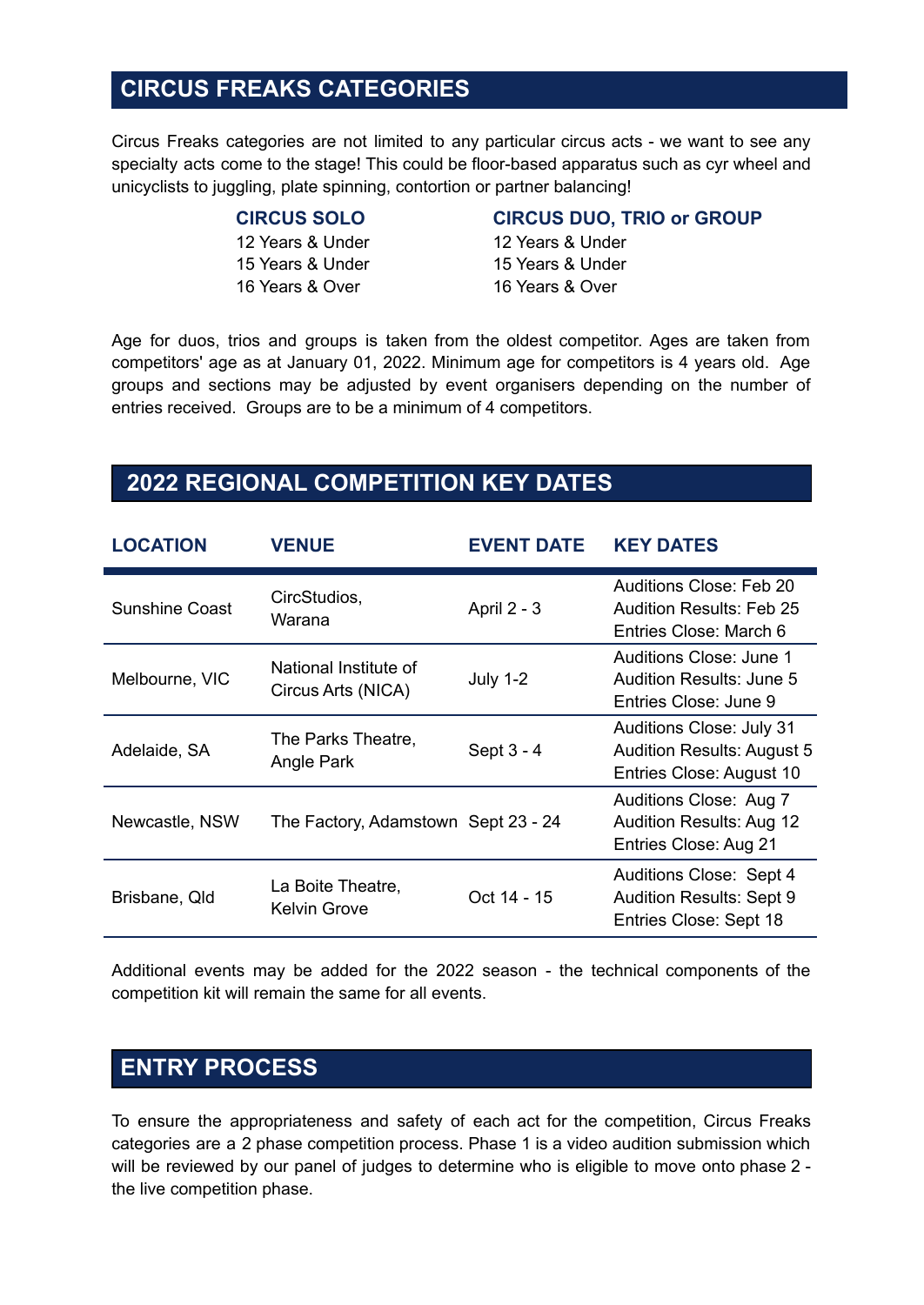#### **STEP 1: COMPETITOR REGISTRATION**

**All competitors** must first register for the competition and pay the **non-refundable \$25 registration fee**. This can be done via the *Bend The Air* website. Each competitor is only required to pay this once per competition and can then enter as many sections as desired (including groups).

Your competitor registration gives you:

- Video audition submissions for Aerial & Circus Categories
- Access to competition entries
- Access to pre-sale spectator tickets

**DUOS & GROUPS:** all individual competitors must register for the event and pay the \$25 registration fee - but only one person is required to submit the routine audition/entry forms and pay the routine entry fee. Please provide the details for the additional competitors in the comments section of the entry form.

#### **STEP 2: AUDITION SUBMISSION**

Once you have registered as a competitor, you will then need to submit an audition via the *Bend The Air* Website. There is no fee for submitting auditions, as this is covered by your competitor registration. Complete the online form and submit your audition video. Audition videos are to be uploaded to the DropBox link provided after you complete the online form. You may audition for more than one category.

The review panel reserves the right to move your entry to a different section than what you originally entered if they deem it to be more appropriate based on your audition submission.

#### **AUDITION VIDEO REQUIREMENTS:**

- Audition pieces are to be a minimum of 2 minutes and a maximum of 4 minutes in length. The recorded video is to be one continuous recording and audio is to be recorded with the video and not edited in after.
- You must show all drops and high-level manoeuvres in the video that will be executed at the competition. Your audition does not have to be exactly the same as your final routine but must be a true and accurate reflection. Any alterations to these skills must be approved by *Bend The Air* prior to performance. Failure to have these changes approved may result in deductions or disqualification.
- Costumes are not required for auditions, however, clothing must contrast the background and chosen apparatus to ensure clear visuals of the performer. The video must be taken at a wide-angle to show the full performer, apparatus and any props for the entirety of the routine.

#### **STEP 3: ROUTINE ENTRY**

You will receive your audition results via email to the address provided in your audition form. If the applicant is successful, an additional entry fee, per routine, will be required by payment online, upon submission of the routine entry form. Routine entry fees are as follows:

|                      | <b>Solo</b> | \$30 |
|----------------------|-------------|------|
| <b>CIRCUS FREAKS</b> | Duo / Trio  | \$40 |
|                      | Group       | \$50 |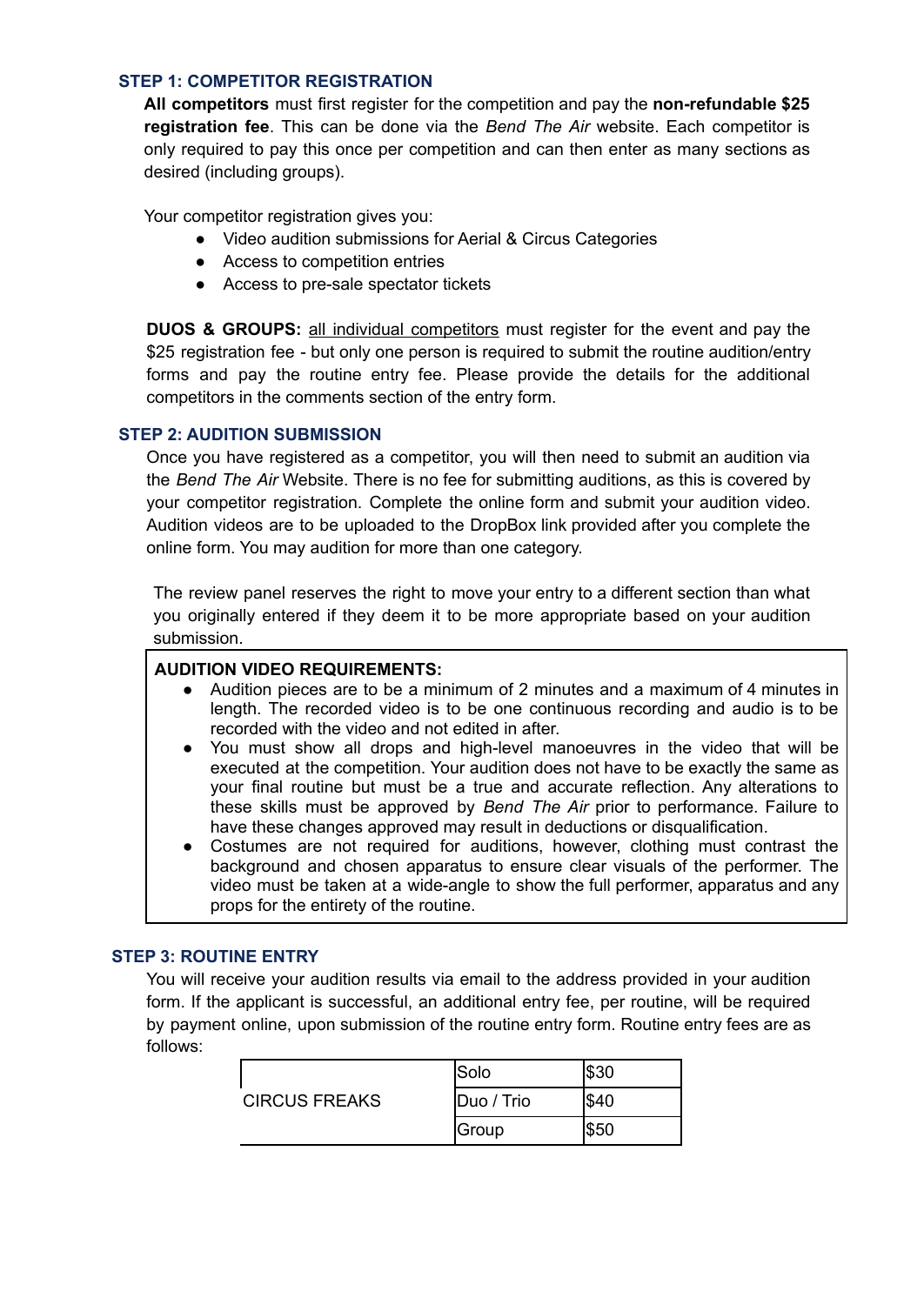#### **PLEASE NOTE:**

- Entries past the closing date may be accepted (up to the discretion of event organisers) and will incur a \$20 late submission fee.
- All entries are non refundable and non transferable. If you are no longer able to attend an event, it is a courtesy to inform event organisers by emailing [contact@bendtheair.com.au](mailto:contact@bendtheair.com.au)

## <span id="page-4-0"></span>**MUSIC**

#### **MUSIC REQUIREMENTS:**

- Music is to be submitted via the competitors Dropbox folder (link provided after entry is submitted) by the due date. Music file is to be provided as an MP.3 or WAV file only. Spotify, Youtube and Itunes links or screen recordings will not be accepted.
- Songs are not to include any explicit language or profanity.
- All music must be cut to the length of your routine our event staff are not able to fade the music at a requested time.
- Songs are to be acquired legally and not converted from YouTube videos. It is your responsibility to ensure music adheres to copyright laws.

#### **PLEASE NOTE:**

- **Late submissions** of music will result in a **2 point deduction** from routine score.
- **Music with explicit language** will result in a **2 point deduction** from routine score.
- If music is not submitted correctly, event organisers can purchase the song for \$15. If cutting is required an additional \$50 will be charged.
- Please have a backup copy of your music on a USB with you on the day.

## <span id="page-4-1"></span>**ROUTINE LENGTH**

The following time lengths apply to Circus Freaks solos, duos, Trios & groups

| Category                             | <b>Minimum</b> | <b>Maximum</b> |
|--------------------------------------|----------------|----------------|
| 12 Years & Under<br>15 Years & Under | 2 minutes      | 4 minutes      |
| 16 Years & Over                      | 3 minutes      | 5 minutes      |

#### **PLEASE NOTE:**

● If your routine is either **under or over** the required length a **2 point deduction** will be taken from your routine score.

## <span id="page-4-2"></span>**COSTUMES & PROPS**

- All costumes worn by competitors must be appropriate in regard to suitability for use on apparatus and meeting expected performance standards (e.g. no loose or ill-fitting and no nudity).
- All props for intended use on the matted floor must be submitted for approval to ensure they will not damage the mats.
- Glitter, confetti, pyrotechnics, explosives or any props that will require cleaning after a performance are **NOT** permitted.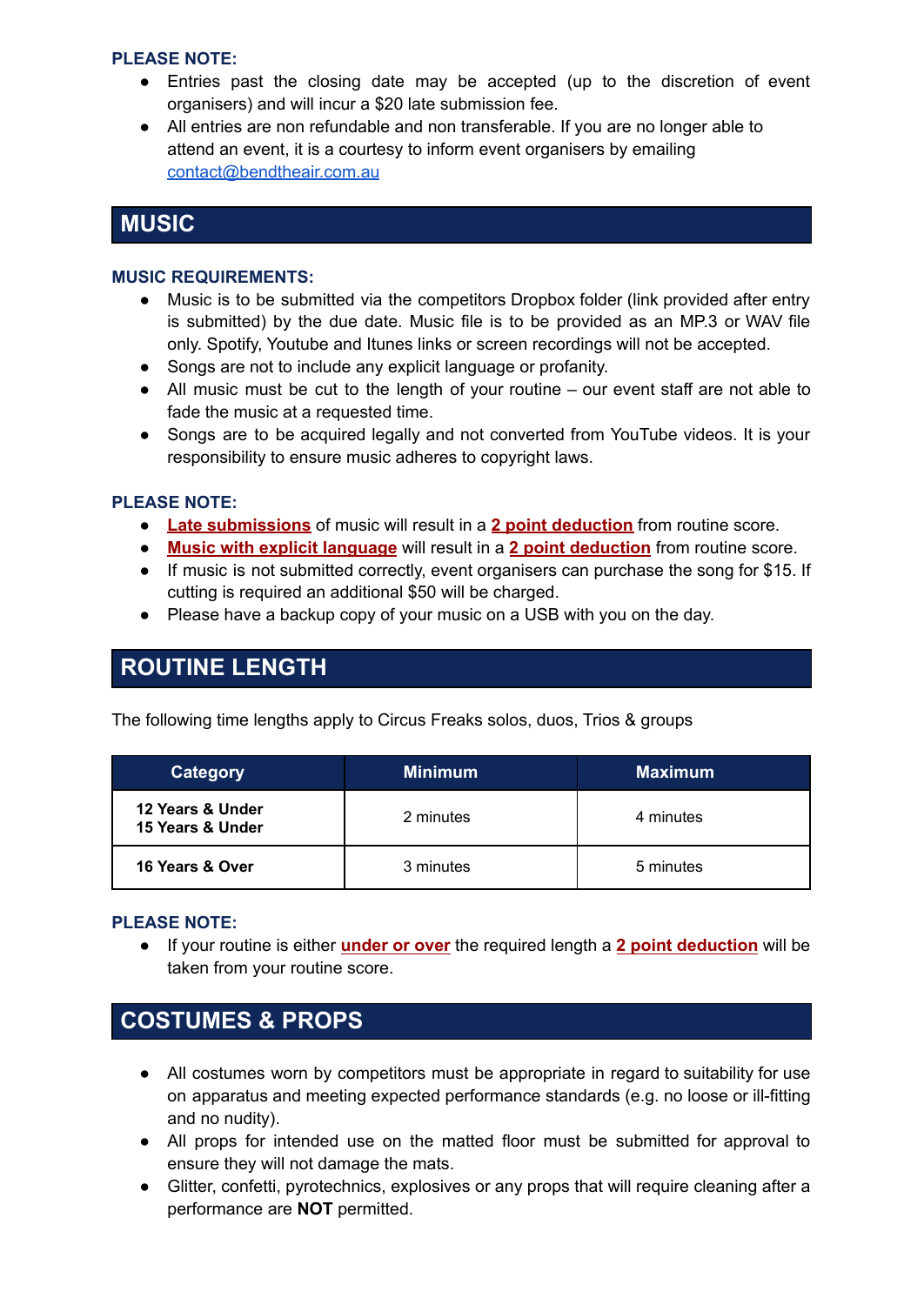- The performance area is restricted to the stage space (i.e. no running into the audience).
- All costumes, props and apparatus supplied by the competitor are the responsibility of the competitor. Please do not touch other people's equipment or belongings without permission.
- All props must be clearly labelled with competitor name and studio name.
- A maximum of 30 seconds will be allocated per performer to set up any pre-approved props. If props are not ready when the competitor has been cued to go on stage, they will be expected to continue without such props.
- Props must be removed from side stage at the completion of the competitor's performance. Any props left on site at the end of the competition (unless organised with the event director) will be disposed of.

#### **PLEASE NOTE:**

● Use of **inappropriate costume** including intention partial or full nudity will result in a **5 point deduction** taken from your routine score.

### <span id="page-5-0"></span>**JUDGING CRITERIA & SCORING**

*Bend The Air*'s judging system provides a score out of 100 for each competitor. This is based on the below general judging criteria categories. Each competitor will receive an Audio Critique from the Judge as well as a judging score card with an overview of your marks after the competition.

| <b>DIFFICULTY</b>                                                                                                                                                       | <b>EXECUTION</b>                                                                                                                                                                        | <b>ARTISTRY</b>                                                                                                                                                                                                                                                     |
|-------------------------------------------------------------------------------------------------------------------------------------------------------------------------|-----------------------------------------------------------------------------------------------------------------------------------------------------------------------------------------|---------------------------------------------------------------------------------------------------------------------------------------------------------------------------------------------------------------------------------------------------------------------|
| <b>STRENGTH &amp; ENDURANCE</b><br>Difficulty of individual skills<br>performed.<br>Ability to complete routine<br>maintaining stamina and safety.                      | <b>EXECUTION AND LINES</b><br>• Perform skills with a high level of<br>technical quality including correct<br>alignment and aesthetic technique.                                        | <b>STAGE PRESENCE</b><br>• Entertainment value through<br>choreography & audience<br>engagement.<br>• Use of eye contact, facial<br>expressions and body language to<br>build & convey character and<br>emotion.                                                    |
| <b>TRANSITIONS &amp; COMBINATIONS</b><br>Demonstration of flow between<br>manoeuvres.<br>Ability to integrate a balance of<br>dynamic skills throughout<br>performance. | <b>INTERPRETATION &amp; INTENTION</b><br>• Uniqueness and individuality of<br>choreography.<br>• Performing with intention through a<br>combination of technique and stage<br>presence. | <b>MUSICALITY</b><br>• Timing and use of music in<br>conjunction with choreography to<br>deliver a dynamic routine.                                                                                                                                                 |
|                                                                                                                                                                         | <b>CONTROL &amp; KNOWLEDGE OF</b><br><b>APPARATUS/PROPS</b><br>• Demonstrate control of<br>apparatus/props (where applicable)<br>throughout performance.                                | <b>COSTUME, STAGING &amp; PROPS</b><br>• Use of appropriate costumes and<br>props (where applicable) to<br>enhance the performance.<br>• Use of appropriate stage space and<br>interaction with apparatus/props<br>(where applicable), floor space and<br>audience. |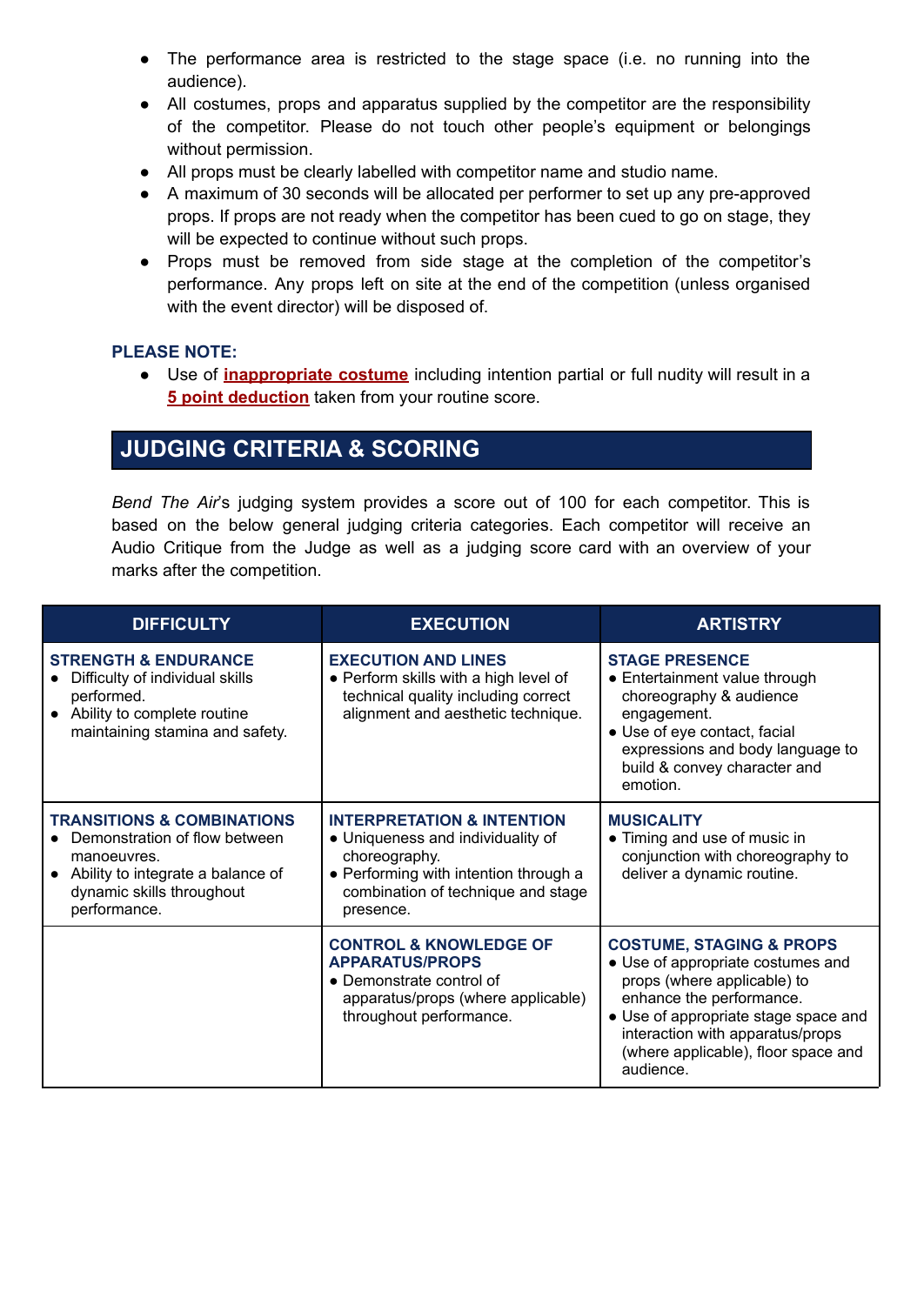## <span id="page-6-0"></span>**TECHNICAL SCORING**

#### **DEDUCTIONS**

Other deductions that will be taken from your score that have been stated in other sections of this competition kit include:

| Use of <b>inappropriate costume</b> including intention partial or full nudity | 5 Points |
|--------------------------------------------------------------------------------|----------|
| <b>Late music submission</b>                                                   | 2 Points |
| <b>Explicit language in music</b>                                              | 2 Points |
| Routine length shorter or longer than stated minimum/maximum<br>requirements   | 2 Points |

## <span id="page-6-1"></span>**TECH RUNS**

All Circus Freak categories will be able to have a full stage tech run. Tech runs will take place on the same day as your section. Times will be provided to you in the lead up to the event. During your allocated time you will be able to do 1 full run through of your routine with music, costume & props.

## <span id="page-6-2"></span>**RULES & REGULATIONS**

#### **GENERAL INFORMATION**

- *Bend The Air* competition is open to all artists, of all nationalities, regardless of gender, over the age of eight, for aerials and over the age of 4 for acrobatics & circus.
- By submitting an entry and completing the payment you are agreeing to all terms and conditions set out by *Bend The Air*, including those set out in this document.
- Bullying and any other unsportsmanlike behaviour will not be tolerated and can result in disqualification upon investigation.
- Competitors must not be under the influence of alcohol or drugs at any duration throughout the competition.
- Competitors acknowledge that, as per the waiver, all activities undertaken at the competition are done at your own risk. All competitors must read and agree to the waiver when completing the online entry forms. Additionally, all competitors under the age of 18 years old must also provide parental consent.
- The running order, schedule and printable program will be developed and distributed in the lead up to the event. This is subject to change at the discretion of the event organisers.
- All competitors agree that any media (including photos and videos) captured at *Bend The Air* competitions remain the property of *Bend The Air* and may be used for the purpose of publicity and promotion.
- All competitors must ensure you have the permission from the choreographer and representing studio to perform at *Bend The Air*.
- All competitors and studios must provide their own first aid facilitates.
- A COVID-19 safe event plan will be developed in accordance to current restrictions in the time and location of each event. By entering the competition, all competitors agree to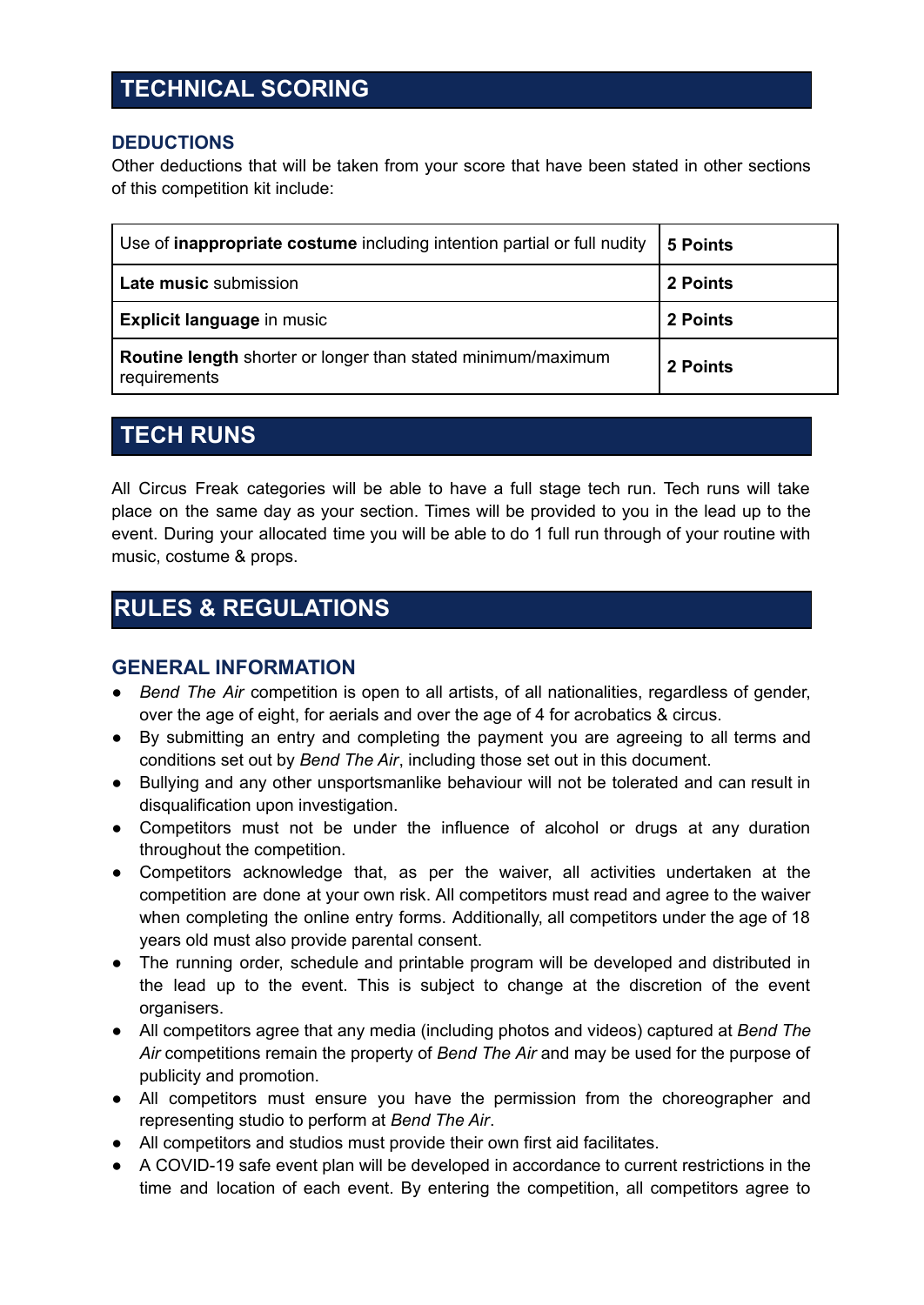adhere to any guidelines put in place by the Australian Government and the *Bend The Air* events team.

● Should the event need to be cancelled/rescheduled due to COVID-19, event staff will communicate a revised plan, based on the government guidelines and restrictions.

#### **PERFORMANCE**

- For competitors 10 years and under if the competitor leaves the stage at any time, they will be able to return to the stage only once to restart their performance.
- For competitors 10 years and over if they leave the stage at any time, they will be unable to return.
- No competitors will be penalised for any technical or music issues at the fault of event staff/equipment and will be able to return to the stage to restart their performance should this occur.
- *Bend The Air* reserves the right to terminate a performance at any time.
- Competitors must perform in the order stated in the official program unless a change is approved by the event director.

#### **BACKSTAGE & DRESSING ROOMS**

- All entrants must check in upon arrival to the event and must marshal side stage at least 3 acts prior to their scheduled performance
- It is ultimately the responsibility of the performer to report to side stage on time for their performance.
- There is to be no congregating in the wings during a performance on stage.
- No person(s) other than the performer(s) are permitted to enter the staging area during the course of the performance.
- Once the competitor has completed their performance, they must then return to the backstage area.
- All entrants and associated parties must follow the direction of backstage crew at all times.
- All competitors and their associated parties are to respect the venues of *Bend The Air* competitions. Please ensure all dressing rooms are left tidy. Any excessive mess left in the dressing rooms will result in a cleaning fee charged to the entrants who shared the dressing room. Any competitor found to have caused damage to the venue will be charged for relevant repair costs.
- All coaches, family members, friends etc. wishing to watch the performances are required to purchase a spectator ticket and watch from the audience.
- Where possible, *Bend The Air* will have an area set up for competitors to view the competition. In venues and circumstances where this is not possible, if competitors wish to watch the competition they are required to purchase a spectator ticket to view the competition from the audience.

#### **JUDGING**

- Competitors are not to speak with a Judge at any stage during the competition.
- The Judge's decision is final. Should you feel the need to protest the Judge's decision, you must lodge your protest in writing to the on site event manager at least 30 minutes prior to the announcement of the relevant award. This process will incur a non-refundable \$50 administration fee, payable at the time of protest submission. After this time, competitors release their right to make any formal protest regarding the results of the competition. Any protests will be put to the event director, whose decision is final.
- Should the allocated Judge(s) not be able to perform their duties for whatever reason, *Bend The Air* reserves the right to appoint a replacement Judge(s) without notice.